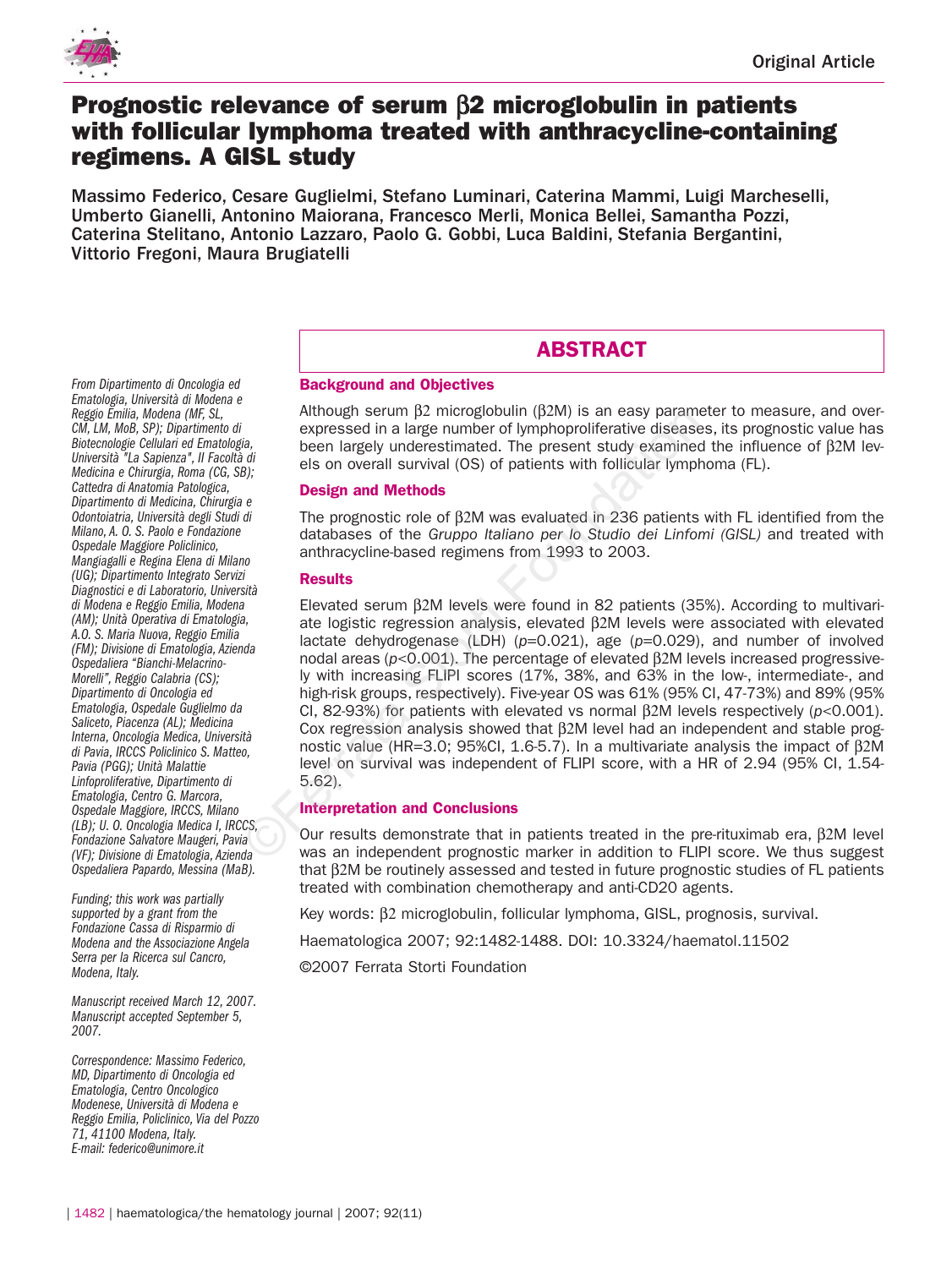**FULLMANDIGE 15 STARK CONCITED AND SET ALL MANUSTER 15% of all malignant lym-**<br>15% of all malignant lymphomas in adults.<sup>1</sup> The disease ollicular lymphoma (FL) is one of the most frequent and well-characterized subtypes of malignant lymphoma in Western countries and accounts for ~10 is usually characterized by an indolent clinical course, impressive response to initial therapy, frequent relapses, and response to salvage therapy of shorter duration. Despite continuous efforts to develop effective therapies for FL, population-based studies have shown only modest improvements in long-term survival over the last 30 years.<sup>2</sup> As a result, the appropriate initial therapy for FL patients remains a matter of debate. Several treatment options are available, ranging from no initial treatment (i.e., watchful waiting), to high-dose therapy, requiring hematopoietic stem cell support.<sup>3</sup> With such a range of options, it is generally agreed that initial treatment should be chosen according to the risk of disease progression in individual patients.

To date, several attempts have been made to better define the prognosis of patients with FL. A predictive model of survival in FL patients was first proposed by the Italian Lymphoma Intergroup (ILI).<sup>4</sup> The ILI prognostic index is based on six factors: age, gender, B-symptoms, number of extranodal (EN) sites of disease, erythrocyte sedimentation rate (ESR), and serum lactate dehydrogenase (LDH) levels. More recently, the Follicular Lymphoma Prognostic Factor Project developed the Follicular Lymphoma International Prognostic Index (FLIPI) based on age, Ann Arbor stage, hemoglobin (Hb) level, number of nodal areas involved and LDH levels.<sup>5</sup> The ILI and FLIPI indices define three risk categories associated with different survival rates. However, although the indices have demonstrated clinical relevance, they suffer from the limitation of their retrospective nature and share potential biases.<sup>6</sup> For instance, though significantly associated with outcome at univariate analysis, it was decided not to include serum β2 microglobulin (β2M) in the test sample of the FLIPI because of the very high proportion of patients with missing data. g to the risk of disease progression in<br>
to have a diagnosis of FL (any gr<br>
and 2003, be 18-75 years of age,<br>
is of patients with FL. A predictive columns on the Hisse, have information on<br>
FL patients was first proposed b

β2M is a low molecular weight, single polypeptide chain that is considered the light-chain molecule of the major histocompatibility complex class I antigens. β2M is found on the membrane surface of almost all nucleated cells. It is particularly plentiful on the surface of white blood cells, and white blood cell membrane turnover is the principal source of serum β2M.<sup>7,8</sup> Increased levels of β2M have been found to be of prognostic relevance in a wide variety of malignancies, including multiple myeloma,<sup>9</sup> chronic lymphocytic leukemia,<sup>10</sup> Hodgkin's lymphoma,<sup>11</sup> and aggressive and indolent lymphomas in general.<sup>12,13</sup>

Here we present the results of a study on the prognostic value of serum β2M levels in FL patients who were treated by the *Gruppo Italiano per lo Studio dei Linfomi* (GISL) in prospective clinical trials for 10 years prior to the advent of anti-CD20 therapy. We analyzed the effects of β2M levels on survival and evaluated the additional prognostic value of β2M levels in FLIPI-identified risk groups.

### **Design and Methods**

The archive of patients enrolled in one of the prospective clinical trials of the GISL group was our source for patient selection. All clinical trials selected for this study were approved by local ethical committees and by the review board of the GISL. All patients signed an informed consent form prior to starting treatment in accordance with the ethical standards of the responsible committee on human experimentation and with the declaration of Helsinki. The possibility of performing future unplanned analyses was explicitly indicated in the study protocol and in the informed consent forms. The current study was considered ethically acceptable by the review board of the GISL. To be considered for the study, patients had to have a diagnosis of FL (any grade) made between 1993 and 2003, be 18-75 years of age, have Ann Arbor stage I-IV disease, have information on serum β2M levels at time of diagnosis and have been treated with anthracyclinecontaining combination chemotherapy. Patients with stage I-II disease were only enrolled if they had bulky disease or were three or more involved areas. A study data set was defined that included demographics, clinical and laboratory features at diagnosis, treatment details, and follow-up information. *BCL-2* gene status was not routinely assessed; therefore, we did not include it in the data set. All baseline data, including β2M levels, were collected by people who were blind to the patients' treatment and outcome.

The extent of disease was coded according to the Ann Arbor staging system and assessed by clinical examination, chest and abdomen computed tomography scan, and bone marrow trephine biopsy. Response to treatment was determined 1 month after the end of induction therapy with the examinations necessary to verify the absence of abnormal findings at diagnosis. All evaluations of stage and response to treatment were based on data recorded by GISL investigators. Response criteria for non-Hodgkin's lymphoma proposed by the International Workshop were applied.<sup>14</sup> Unconfirmed complete response was combined with complete response (CR) for the purpose of the present analysis.

## *Statistical analysis*

Fisher's exact test was used to evaluate differences between categorized distributed variables, whereas independent factors related to β2M levels were assessed by logistic regression analysis. Survival was calculated from the date of diagnosis using the Kaplan-Meier method. The log-rank test was used to compare subgroups in the univariate analysis of survival. Multivariate analysis of factors related to survival was performed using the Cox's proportional hazards regression method considering variables that were statistically significant according to the univariate analysis. The proportional hazards assumption was checked by the Grambsch-Therneau method. *p* val-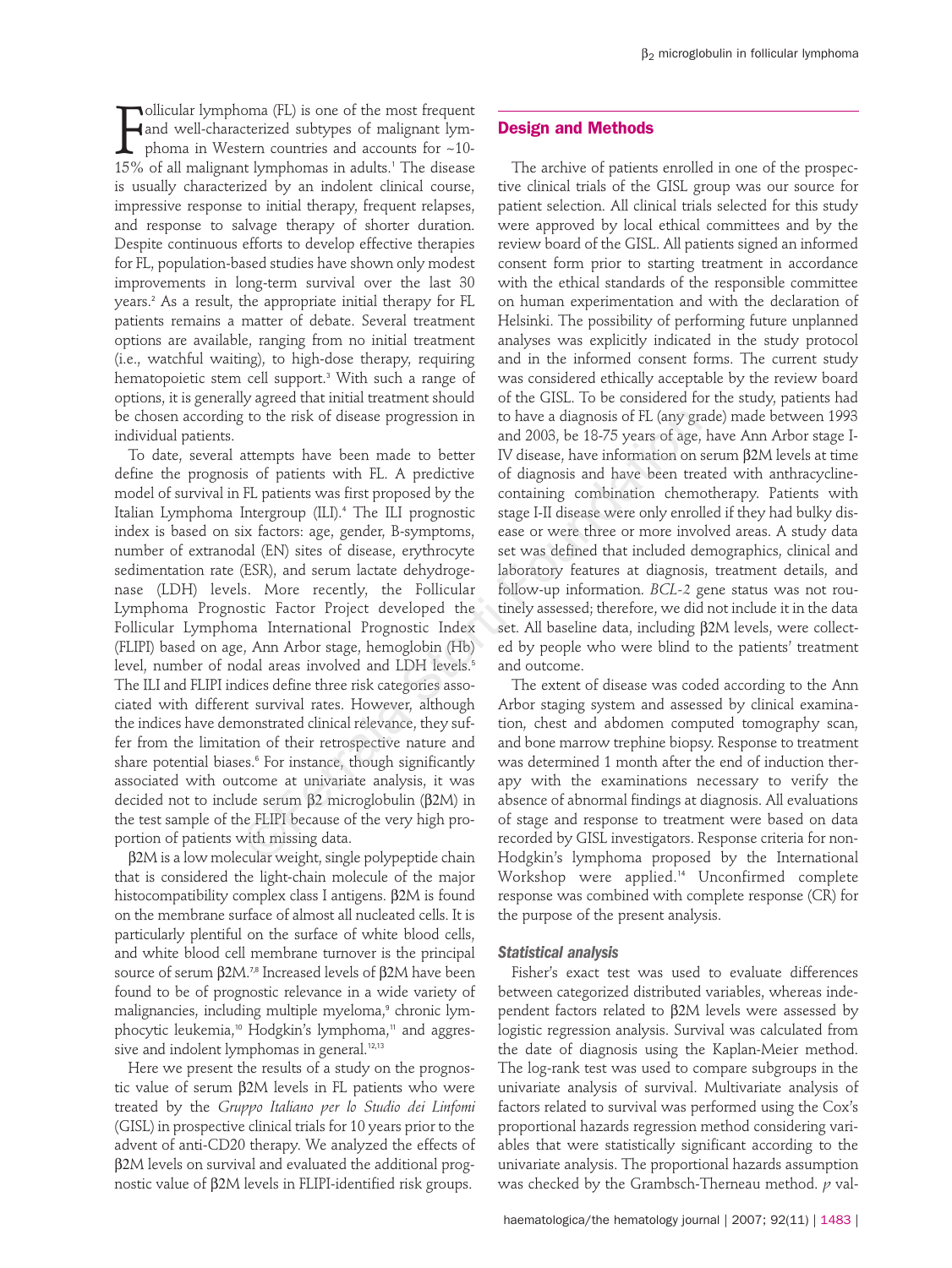Table 1. Patients' baseline clinical features.

| Features                                  |                | Total No. | No.             | $\%$           |
|-------------------------------------------|----------------|-----------|-----------------|----------------|
| Gender                                    | Male           | 236       | 120             | 51             |
| Age                                       | > 60 years     | 236       | 85              | 36             |
| Ann Arbor stage                           | III-IV         | 236       | 167             | 71             |
| No. of extranodal sites                   | >1             | 236       | 52              | 22             |
| No. of nodal areas                        | >4             | 236       | 74              | 31             |
| Performance status                        | >1             | 236       | 5               | 2              |
| B-symptoms                                | present        | 236       | 33              | 14             |
| LDH level                                 | > UNL          | 228       | 42              | 18             |
| <b>ESR</b>                                | $\geq$ 30 mm/h | 223       | 52              | 23             |
| Hemoglobin level                          | $< 12$ g/dL    | 232       | 38              | 16             |
| Albumin level                             | $<$ 3.5 g/dL   | 223       | 28              | 13             |
| Serum B <sub>2M</sub> level               | $>$ UNL        | 236       | 82              | 35             |
| FIIPI risk<br>Low<br>Intermediate<br>High |                | 225       | 102<br>71<br>52 | 45<br>32<br>23 |

*LDH: lactate dehydrogenase; ESR: erythrocyte sedimentation rate;* β2*M:* β2 *microglobulin; FLIPI: follicular Lymphoma International; Prognostic Index; UNL: upper normal limit.* 

ues <0.05 were considered statistically significant. The coefficient stability of the Cox proportional hazards regression, obtained by adjusting β2M levels by variables with *p*<0.10 in the univariate analysis, was checked by a bootstrap method.<sup>15</sup> All analyses were performed with Stata Statistical Software Release 8.0 (StataCorp, College Station, TX, USA).

## **Results**

Based on the study inclusion criteria, 236 (81%) out of 291 FL patients were selected from the GISL archives for the present analysis. The median age of the patients was 57 years (range 25-77 years) with 36% of patients over 60 years old. The main clinical characteristics of the study population are shown in Table 1. Eighty-two patients (35%) had serum β2M levels above the upper normal limit (UNL). Finally, according to the FLIPI, 45%, 32%, and 23% of cases were classified at low, intermediate, or high risk, respectively. Clinico-laboratory characteristics and outcome of the 236 patients with available β2M values did not differ from those of the remaining 55 cases (*data not shown*).

All patients received immediate treatment with an anthracycline-containing regimen. One hundred and eighty-seven patients were treated with a CHOP-like regimen, and 49 patients were treated with a PromaceCytaBOM-like regimen. A median of six cycles of chemotherapy (range, 2-8 cycles) was given. The chemotherapy program was completed in 229 (97%) of

|     | Total No.                                                                                           | No.             | %                                                                                                             |                                                                                                                     |                              |                       |              |  |
|-----|-----------------------------------------------------------------------------------------------------|-----------------|---------------------------------------------------------------------------------------------------------------|---------------------------------------------------------------------------------------------------------------------|------------------------------|-----------------------|--------------|--|
|     | 236                                                                                                 | 120             | 51                                                                                                            | Features<br>%                                                                                                       | $\beta$ -2M > UNL<br>p value | Univariate<br>p value | Multivariate |  |
| ırs | 236                                                                                                 | 85              | 36                                                                                                            |                                                                                                                     |                              |                       |              |  |
|     | 236                                                                                                 | 167             | 71                                                                                                            | Gender                                                                                                              |                              | 0.413                 |              |  |
|     | 236                                                                                                 | 52              | 22                                                                                                            | Male<br>Female                                                                                                      | $\frac{38}{32}$              |                       |              |  |
|     | 236                                                                                                 | 74              | 31                                                                                                            | Age                                                                                                                 |                              |                       |              |  |
|     | 236                                                                                                 | 5               | $\overline{2}$                                                                                                | $\leq 60$ years<br>$>60$ years                                                                                      | 31<br>41                     | 0.154                 |              |  |
|     | 236                                                                                                 | 33              | 14                                                                                                            | Age (continuous form)                                                                                               |                              |                       |              |  |
|     | 228                                                                                                 | 42              | 18                                                                                                            | Median                                                                                                              | 58<br>$(29-75)$              | 0.014                 | 0.029        |  |
| ı/h | 223                                                                                                 | 52              | 23                                                                                                            | (range)                                                                                                             |                              |                       |              |  |
| ٦L  | 232                                                                                                 | 38              | 16                                                                                                            | Ann Arbor stage<br>I-II                                                                                             | 20                           | 0.003                 |              |  |
| dL  | 223                                                                                                 | 28              | 13                                                                                                            | $III - IV$                                                                                                          | 41                           |                       |              |  |
|     | 236                                                                                                 | 82              | 35                                                                                                            | No. of extranodal sites<br>$0 - 1$<br>>1                                                                            | 30<br>52                     | 0.005                 |              |  |
|     | 225                                                                                                 | 102<br>71<br>52 | 45<br>32<br>23                                                                                                | No. of nodal areas<br>0-4<br>>4                                                                                     | $\frac{26}{53}$              | < 0.001               | < 0.001      |  |
|     | : erythrocyte sedimentation rate; $\beta$ 2M: $\beta$ 2<br>ymphoma International; Prognostic Index; |                 |                                                                                                               | <b>Performance Status</b><br>0-1<br>2                                                                               | 35<br>40                     | >0.5                  |              |  |
|     |                                                                                                     |                 | ered statistically significant. The                                                                           | <b>B-symptoms</b><br>absent<br>present                                                                              | 32<br>52                     | 0.047                 |              |  |
|     |                                                                                                     |                 | the Cox proportional hazards<br>adjusting $\beta$ 2M levels by variables<br>ariate analysis, was checked by a | LDH level<br>UNL<br>> UNL                                                                                           | 30<br>55                     | 0.004                 | 0.021        |  |
|     |                                                                                                     |                 | I analyses were performed with<br>e Release 8.0 (StataCorp, College                                           | <b>ESR</b><br>$<$ 30 mm/h<br>$\geq$ 30 mm/h                                                                         | 33<br>42                     | 0.250                 |              |  |
|     |                                                                                                     |                 |                                                                                                               | Hemoglobin level<br>$\geq$ 12 g/dL<br>$< 12$ g/dL                                                                   | 30<br>61                     | 0.001                 |              |  |
|     |                                                                                                     |                 | nclusion criteria, 236 (81%) out of                                                                           | Albumin level<br>≥3.5 g/dL<br>$<$ 3.5 g/dL                                                                          | 32<br>57                     | 0.011                 |              |  |
|     |                                                                                                     |                 | lected from the GISL archives for<br>ie median age of the patients was                                        | β2M: β2 microglobulin; LDH: lactate dehydrogenase; UNL: upper normal limit,<br>ESR: erythrocyte sedimentation rate. |                              |                       |              |  |

Table 2. Univariate and multivariate logistic regression analyses for β-2 microglobulin levels and clinical and laboratory baseline

features.

the patients, and it was interrupted due to complications in seven (3%) patients. Forty-seven (20%) patients received local irradiation after chemotherapy because of initial bulky disease or the presence of residual masses; involved field radiation treatment was administered to 13/21 patients with stage I disease and in 16/48 cases with stage II.

Radiotherapy was always administered as involved field treatment. With induction therapy, 171 patients (72%) achieved a CR, 47 (20%) a partial response, and 18 (8%) patients were classified as non-responders. Fifty patients relapsed after a median interval from diagnosis of 23 months. Salvage treatment for patients with progressive or relapsed disease consisted of chemotherapy with or without radiotherapy (n=53), high dose chemotherapy followed by stem cell transplantation (n=9), radiotherapy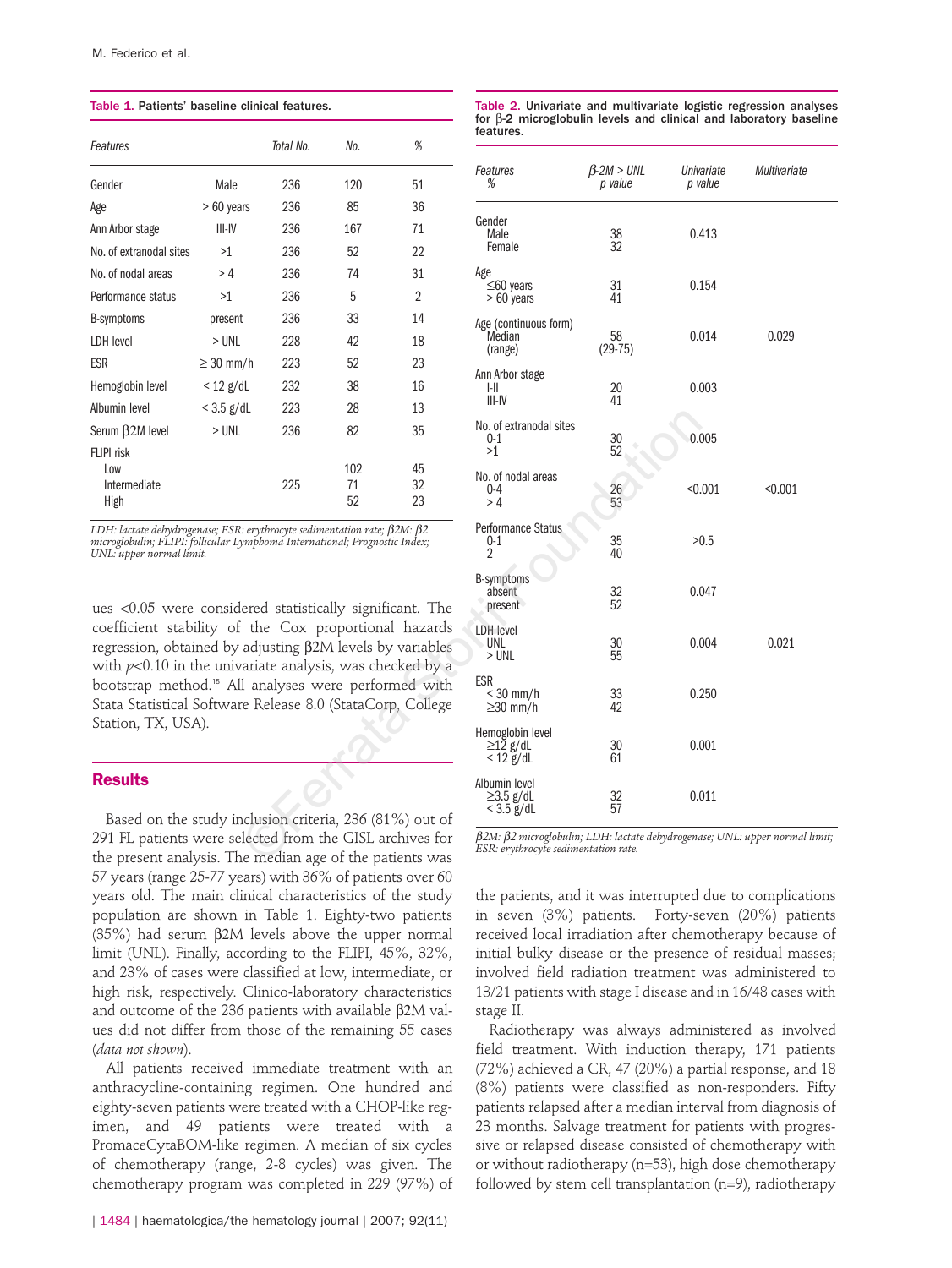| Features                                                                                                                                                                                                                                                                                                                      | 5-year survival rate<br>% | 95% CI         | Univariate analysis<br>p value | ( $p=0.004$ ), Hb <12 g/dL ( $p=0.0$<br>level <3.5 g/dL $(p=0.011)$ . Elevat<br>associated with age when the va                                                                  |
|-------------------------------------------------------------------------------------------------------------------------------------------------------------------------------------------------------------------------------------------------------------------------------------------------------------------------------|---------------------------|----------------|--------------------------------|----------------------------------------------------------------------------------------------------------------------------------------------------------------------------------|
| Gender<br>Male<br>Female                                                                                                                                                                                                                                                                                                      | 75<br>83                  | 64-83<br>74-90 | 0.145                          | continuous variable ( $p=0.014$ , N<br>multivariate logistic regression a<br>significantly associated with LD.                                                                   |
| Age<br>60 years<br>>60 years                                                                                                                                                                                                                                                                                                  | 81<br>76                  | 72-88<br>64-85 | 0.082                          | ber of involved nodal areas ( $p$ <0                                                                                                                                             |
| Ann Arbor stage<br>HI.<br>III-IV                                                                                                                                                                                                                                                                                              | 87<br>76                  | 74-94<br>68-83 | 0.151                          | <b>Survival analysis</b><br>According to univariate analys<br>disease, LDH >UNL, presence o                                                                                      |
| No. of extranodal sites<br>$0-1$<br>>1                                                                                                                                                                                                                                                                                        | 82<br>68                  | 75-88<br>50-81 | 0.024                          | <12 g/dL, 1hr ESR $\geq$ 30 mm/hr, a<br>and $\beta$ 2M levels >UNL had a neg<br>(Table 3). Performance status wa                                                                 |
| No. of nodal areas<br>$0 - 4$<br>>4                                                                                                                                                                                                                                                                                           | 81<br>76                  | 73-87<br>63-86 | 0.124                          | variate analysis because of the<br>with a poor performance status.                                                                                                               |
| <b>B-symptoms</b><br>absent<br>present                                                                                                                                                                                                                                                                                        | 84<br>54                  | 77-89<br>33-70 | < 0.001                        | mentioned parameters, FLIPI was<br>outcome with a 5-year survival<br>59% for patients at low, inter                                                                              |
| LDH level<br>≤UNL<br>>unl                                                                                                                                                                                                                                                                                                     | 88<br>42                  | 82-93<br>25-58 | < 0.001                        | respectively $(p<0.001)$ .<br>Patients with $\beta$ 2M >UNL had<br>(95% CI, 47-73%) vs. 89% (95%                                                                                 |
| <b>ESR</b><br><30 mm/h<br>$\geq$ 30 mm/h                                                                                                                                                                                                                                                                                      | 87<br>61                  | 79-92<br>44-74 | 0.002                          | with $\beta$ 2M $\leq$ UNL (p<0.001; Figu<br>(HR) for $\beta$ 2M in univariate analy                                                                                             |
| Hemoglobin level<br>$\geq$ 12 g/dL<br>$<$ 12 $g/dL$                                                                                                                                                                                                                                                                           | 83<br>59                  | 76-88<br>39-75 | 0.002                          | 7.4). The multivariate Cox reg<br>firmed the prognostic value of $\beta$<br>lar, the discriminating power of                                                                     |
| Albumin level<br>$\geq$ 3.5 g/dL<br>$<$ 3.5 g/dL                                                                                                                                                                                                                                                                              | 83<br>54                  | 76-88<br>30-73 | 0.002                          | decreased by the inclusion of pot<br>tors (HR=3.0, 95% CI, 1.6-5.7,<br>role as an independent prognost                                                                           |
| Serum B <sub>2M</sub> level<br>≤UNL<br>>UNL                                                                                                                                                                                                                                                                                   | $\lessapprox 89$<br>61    | 82-93<br>47-73 | < 0.001                        | role of $\beta$ 2M levels was also confi<br>ed to patients with advanced stag                                                                                                    |
| CI: confidence interval; LDH: lactate dehydrogenase; ESR: erythrocyte<br>sedimentation rate; β2M: β2 microglobulin; UNL: upper normal limit.<br>alone $(n=2)$ , palliative or no treatment $(n=10)$ , or<br>unknown treatment (n=11). Rituximab alone or in combi-<br>nation with other therapies was used in 22 patients who |                           |                |                                | Relationship between $\beta$ 2M lever<br>The proportion of patients wi<br>progressively with increasing F<br>38%, and 63% in the low-, into<br>groups, respectively (Spearman of |

|                               | Table 3. Univariate analysis of survival according to baseline clin- |  |  |
|-------------------------------|----------------------------------------------------------------------|--|--|
| ical and laboratory features. |                                                                      |  |  |

alone (n=2), palliative or no treatment (n=10), or unknown treatment (n=11). Rituximab alone or in combination with other therapies was used in 22 patients who received salvage therapy since 1999. Forty-six (20%) patients died at a median interval of 27 months (range 1- 88 months) after diagnosis. Thirty-three patients died of disease progression and 13 patients died while off-therapy in CR (3 cases) or in partial response not requiring further therapy (10 cases). After a median follow-up of 46 months (range, 3-140 months) for all cases and 51 months (range, 5-140) for surviving patients, the 5-year survival rate was 80% (95% confidence interval (CI), 73-85%). The mortality rate was 4.5 % per year.

## β2*M levels at diagnosis*

The frequency of elevated β2M levels, according to the main clinical and laboratory parameters, is reported in Table 2. According to univariate analysis with Fisher's exact test, elevated β2M levels were associated with Ann Arbor stages III-IV (p=0.003), >1 extranodal sites of disease ( $p=0.005$ ), >4 involved nodal areas ( $p<0.001$ ), the presence of B-symptoms (*p*=0.047), LDH level >UNL (*p*=0.004), Hb <12 g/dL (*p*=0.001), and serum albumin level <3.5 g/dL (*p*=0.011). Elevated β2M levels were also associated with age when the variable was managed as a continuous variable (*p*=0.014, Mann-Whitney test). In a multivariate logistic regression analysis, β2M levels were significantly associated with LDH >UNL  $(p=0.021)$ , number of involved nodal areas ( $p<0.001$ ) and age ( $p=0.029$ ).

#### *Survival analysis*

According to univariate analysis, >1 extranodal sites of disease, LDH >UNL, presence of B-symptoms, Hb levels <12 g/dL, 1hr ESR ≥30 mm/hr, albumin levels <3.5 g/dL, and β2M levels >UNL had a negative impact on survival (Table 3). Performance status was not included in the univariate analysis because of the low number of patients with a poor performance status. In addition to the abovementioned parameters, FLIPI was also a strong predictor of outcome with a 5-year survival rate of 90%, 78%, and 59% for patients at low, intermediate, and high risk, respectively (*p*<0.001).

Patients with β2M >UNL had a 5-year survival of 61% (95% CI, 47-73%) vs. 89% (95% CI, 82-93%) for patients with β2M ≤UNL (*p*<0.001; Figure 1). The hazard ratio (HR) for β2M in univariate analysis was 4.1 (95% CI, 2.2- 7.4). The multivariate Cox regression model also confirmed the prognostic value of β2M (Table 4a). In particular, the discriminating power of β2M was only slightly decreased by the inclusion of potentially confounding factors (HR=3.0, 95% CI, 1.6-5.7, *p*<0.001), confirming its role as an independent prognostic factor. The prognostic role of β2M levels was also confirmed in an analysis limited to patients with advanced stage disease (*data not shown*).

### *Relationship between* β2*M levels and FLIPI*

The proportion of patients with β2M >UNL increased progressively with increasing FLIPI scores, being 17%, 38%, and 63% in the low-, intermediate-, and high-risk groups, respectively (Spearman correlation=0.386, test for trend *p*<0.001). The impact of β2M on survival was measured in each FLIPI risk group. In terms of 5-year survival, the differences were statistically significant in the low (92% vs. 82%, *p*=0.035) and intermediate (90% vs. 56%,  $p=0.001$ ) risk groups, but not in the smaller high risk group, although also in this group a trend toward a better outcome for patients with normal β2M values was observed (70% vs. 53%, *p*=0.264; Figure 2). When both β2M and FLIPI were included in a multivariate analysis of survival, the independent prognostic value of β2M was confirmed, with a HR of 2.94 (95% CI, 1.54-5.62; Table 4b).

## **Discussion**

Despite serum β2M level being an easy parameter to measure, so far its prognostic value has been largely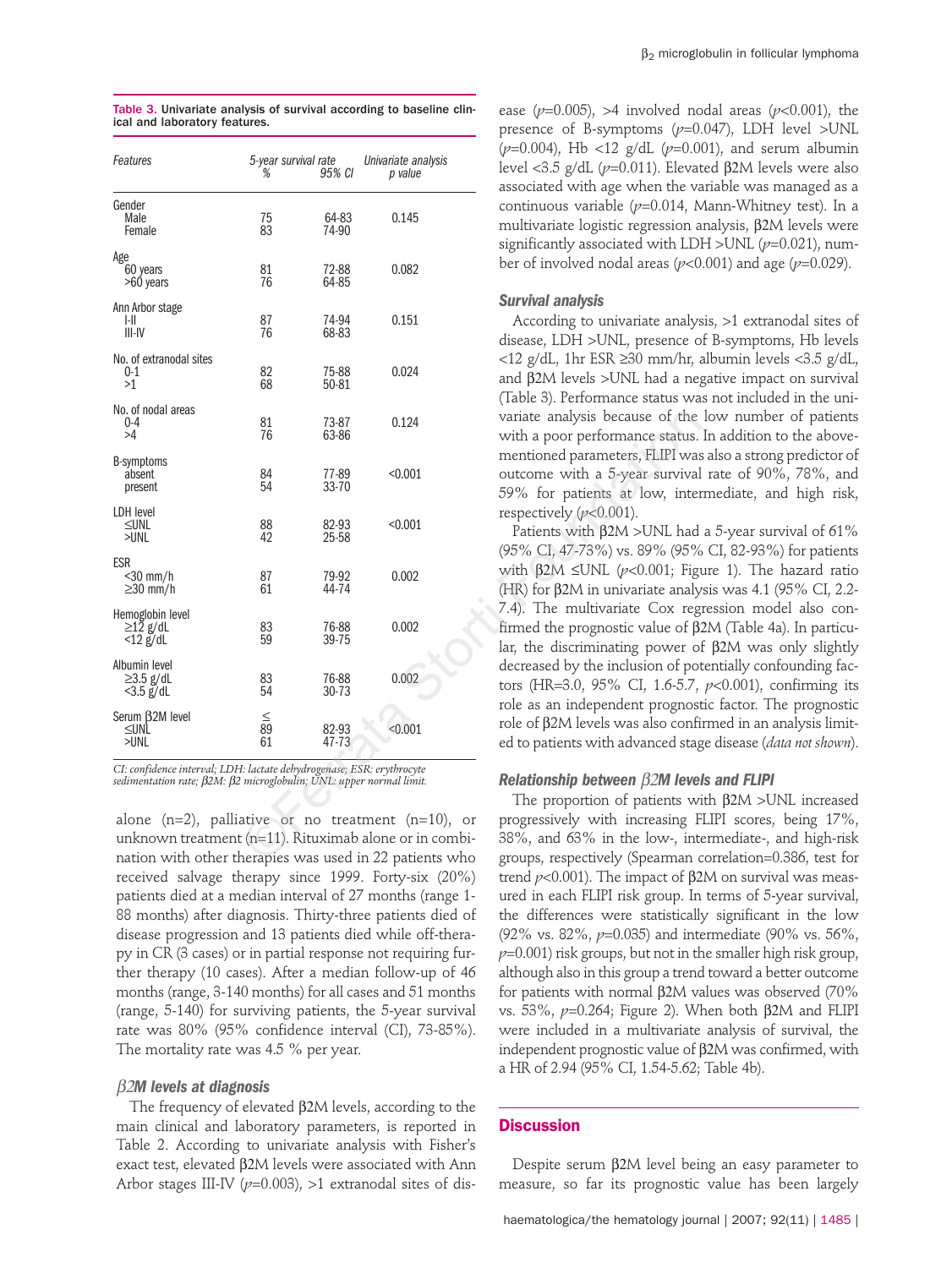

Figure 1. Overall survival according to baseline β2Mlevels.<br>Continuous line, β2M≤UNL; broken line; β2M>UNL; β2M: β2  $\beta$ 2M≤UNL; broken line;  $\beta$ 2M>UNL;  $\beta$ 2M:  $\beta$ 2 microglobulin; UNL: upper normal limit.

underestimated. In fact, although β2M was identified more than 30 years ago and was found to be a promising prognostic factor in most lymphoproliferative disorders, few attempts have been made to assess its relevance in a prognostic index. A prognostic index based on serum β2M levels was proposed for patients with diffuse large Bcell lymphoma in the late 1980s, and a simple score based on β2M and LDH levels was able to identify patients with different risks of death.<sup>16</sup>

In a more recent study, baseline serum β2M levels were found to be independent prognostic factors, along with molecular response. Based on this observation, Lopez-Guillermo *et al*. proposed that FL patients could be stratified into prognostic groups according to baseline β2M levels and molecular response to induction therapy. 17

The prognostic value of β2M serum levels was assessed in two studies dealing with the risk of histological transformation, with apparently conflicting results. In the study by Bastion *et al*., β2M was the only independent prognostic factor.<sup>18</sup> In the more recent study by Gine *et al*. FLIPI and histological subtype, but not β2M, were found to have independent prognostic roles.<sup>19</sup> However, it is notable that Bastion *et al*. did not analyze FLIPI as a risk factor.

Unfortunately β2M, although significantly associated with survival at univariate analysis, was not included in the test sample of FLIPI and in the final scoring system because of the very high proportion of patients with missing data (available in 17% of cases).<sup>5</sup> Insufficient measurements of β2M also precluded the inclusion of β2M levels in other prognostic models, such as ILI and IPI.4,20

We tested the prognostic value of  $β2M$  in a large series of FL patients who were homogeneously treated with upfront anthracycline-containing regimens in the context of controlled clinical trials performed by the GISL. In order to be included in these clinical trials patients were required to have an ambulatory Performance Status and in particular to have normal renal function, thus limiting the chance that medical conditions other than lymphoma could lead to altered β2M levels. The almost complete

| Table 4. Multivariate Cox regression analysis of overall sur-            |
|--------------------------------------------------------------------------|
| vival for $\beta$ 2 microglobulin levels and parameters with p-values    |
| $\leq$ 0.10 from univariate analysis (a) and for $\beta$ 2 microglobulin |
| levels and FLIPI (b).                                                    |

| ן די די דער האט גענען גער פון גער פאר פון גער פאר פון גער פאר פון גער פאר פון גער פאר פון גער פאר פון גער פאר<br>ק                                                              | Features                                            | ΗR                                                                                                                                                                                                                                         | 95% CI                   | p value<br>95% CI | Boot<br>p value        | Boot           |  |  |
|---------------------------------------------------------------------------------------------------------------------------------------------------------------------------------|-----------------------------------------------------|--------------------------------------------------------------------------------------------------------------------------------------------------------------------------------------------------------------------------------------------|--------------------------|-------------------|------------------------|----------------|--|--|
| 5-year survival<br>p<0.001<br>61%                                                                                                                                               | Serum B2M level<br>≤UNL<br>$>$ UNL                  | $\leq$<br>1.0<br>3.0                                                                                                                                                                                                                       | Panel (a)<br>$1.6 - 5.7$ | 0.001             | $1.4 - 6.4$            | 0.005          |  |  |
| 89%<br>5<br>Ż<br>4<br>6<br>8<br>9<br>Time, years                                                                                                                                | Age<br>$\leq 60$ years<br>$>60$ years               | 1.0<br>2.0                                                                                                                                                                                                                                 | $1.1 - 3.7$              | 0.027             | $1.0 - 4.2$            | 0.059          |  |  |
| I according to baseline $\beta$ 2Mlevels.<br>NL; broken line; $\beta$ 2M>UNL; $\beta$ 2M: $\beta$ 2<br>ormal limit.                                                             | No. of extranodal sites<br>0-1<br>>1                | 1.0<br>1.2                                                                                                                                                                                                                                 | $0.6 - 2.4$              | 0.537             | $0.6 - 2.7$            | 0.610          |  |  |
| t, although β2M was identified                                                                                                                                                  | <b>B-symptoms</b><br>absent<br>present              | 1.0<br>1.8                                                                                                                                                                                                                                 | $0.9 - 3.6$              | 0.074             | $0.8 - 4.3$            | 0.155          |  |  |
| and was found to be a promising<br>ost lymphoproliferative disorders,<br>n made to assess its relevance in a                                                                    | LDH level<br>$\leq$ unl<br>>UNL                     | 1.0<br>3.0                                                                                                                                                                                                                                 | $1.5 - 6.1$              | 0.002             | $1.3 - 6.9$            | 0.009          |  |  |
| rognostic index based on serum<br>d for patients with diffuse large B-<br>te 1980s, and a simple score based                                                                    | <b>ESR</b><br><30 mm/h<br>$\geq$ 30 mm/h            | $1.0\,$<br>1.3                                                                                                                                                                                                                             | $0.7 - 2.7$              | 0.438             | $0.5 - 3.2$            | 0.543          |  |  |
| was able to identify patients with                                                                                                                                              | Hemoglobin level<br>$\geq$ 12 g/dL<br>$<$ 12 $g/dL$ | 1.0<br>1.2                                                                                                                                                                                                                                 | $0.6 - 2.5$              | 0.641             | $0.5 - 3.1$            | 0.728          |  |  |
| y, baseline serum β2M levels were<br>nt prognostic factors, along with<br>used on this observation, Lopez-                                                                      | Albumin level<br>$\geq$ 3.5 g/dL<br>$<$ 3.5 g/dL    | 1.0<br>1.2                                                                                                                                                                                                                                 | $0.6 - 2.6$              | 0.573             | $0.5 - 2.9$            | 0.621          |  |  |
| ed that FL patients could be strati-<br>$\mu$ ps according to baseline β2M lev-                                                                                                 | Serum B <sub>2M</sub> level                         | Panel (b)                                                                                                                                                                                                                                  |                          |                   |                        |                |  |  |
| nse to induction therapy. <sup>17</sup><br>ue of β2M serum levels was                                                                                                           | ≤UNL<br>$>$ UNL                                     | 1.00<br>2.94                                                                                                                                                                                                                               | 1.54-5.62                | 0.001             | 1.45-5.97              | 0.003          |  |  |
| dealing with the risk of histolog-<br>th apparently conflicting results.<br>n <i>et al.</i> , β2M was the only inde-                                                            | <b>FLIPI</b><br>$0 - 1$<br>2<br>$\geq$ 3            | 1.00<br>1.64<br>3.10                                                                                                                                                                                                                       | 0.76-3.57<br>1.41-6.73   | 0.207<br>0.005    | 0.72-3.76<br>1.31-7.26 | 0.238<br>0.010 |  |  |
| tor. <sup>18</sup> In the more recent study by<br>stological subtype, but not $\beta$ 2M,<br>independent prognostic roles. <sup>19</sup><br>that Bastion et al. did not analyze |                                                     | HR: hazard ratio; CI: confidence interval; $\beta$ 2M: $\beta$ 2 microglobulin; LDH: lactate<br>dehydrogenase; ESR: erythrocyte sedimentation rate; FLIPI: Follicular<br>Lymphoma International Prognostic Index; UNL: upper normal limit. |                          |                   |                        |                |  |  |

compliance with induction therapy (completed in 97% of cases), along with the homogeneity of treatment (all patients were treated with anthracycline-containing regimens), the appropriate observation time (which exceeded 4 years for patients at risk of death), and the limited number of patients lost to follow-up (n=4) allow us to maintain that this series of patients was appropriate for an accurate prognostic evaluation of β2M levels. That is, for patients with FL elevated β2M levels have a strong adverse prognostic value, being associated with a poorer outcome in terms of long-term survival. It is also relevant that β2M retained its prognostic value in a multivariate analysis performed including all the prognostic parameters utilized in the FLIPI, IPI, and ILI indices. Although FLIPI was useful for classifying patients into different risk groups in our study sample, we found that β2M level had an additional, independent value in discriminating prog-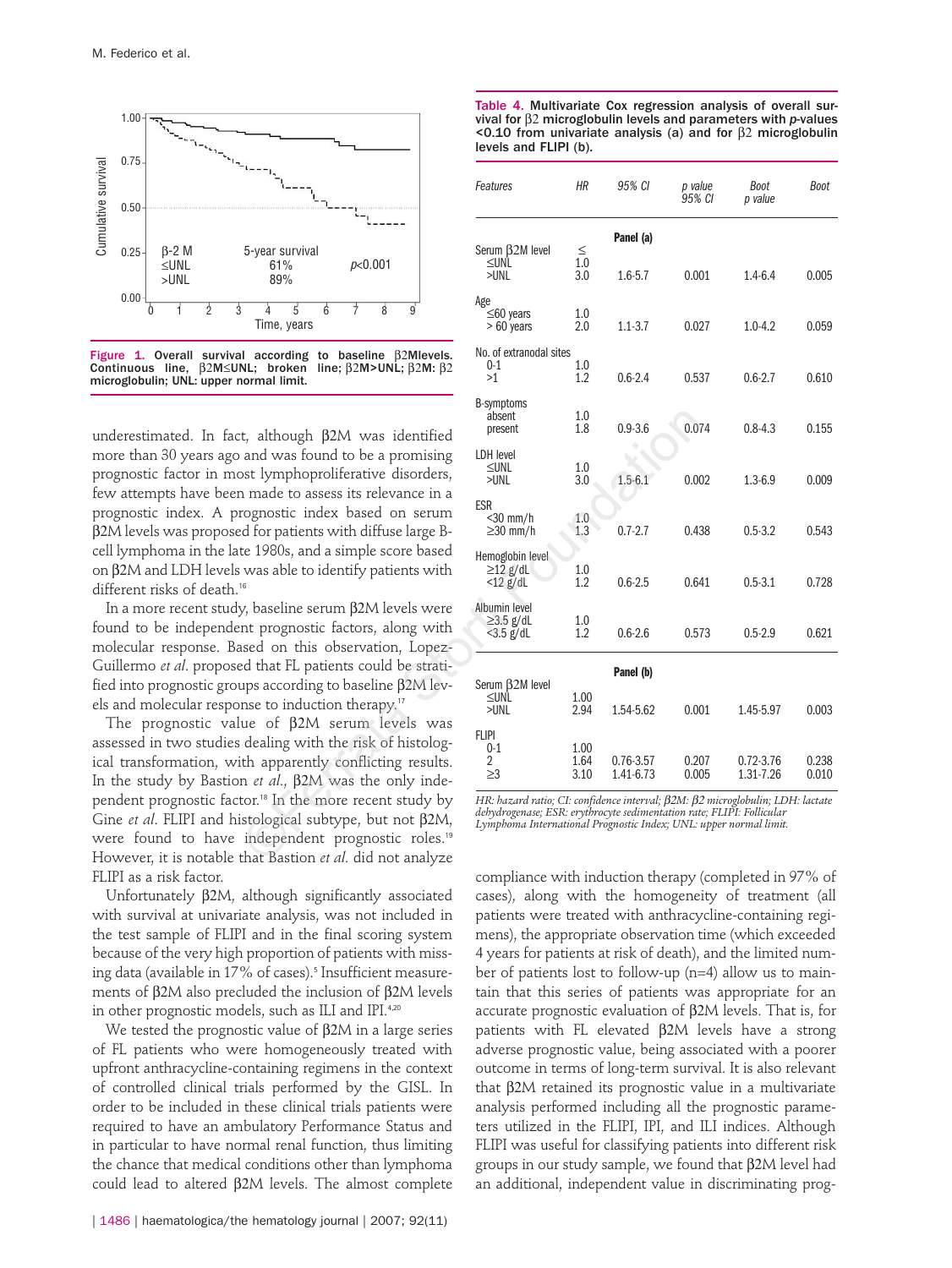

Figure 2. Survival in FLIPI risk groups according to baseline β2 microglobulin levels. Top: score 0-1; middle: score 2; bottom: score 3-5 stratified according to β2M level. Continuous line: β2M ≤UNL; broken line: β2M >UNL. FLIPI: follicular Lymphoma International Prognostic Index; β2M: β2 microglobulin; UNL: upper normal limit.

nosis. Our data suggest that the prognostic effect of β2M is also retained in the three FLIPI groups, although it seems to be more evident in the low and the intermediate-risk groups. However in the high risk group the lack of a statistically significant difference could have depended on the smaller number of cases falling in this category in our study sample. The association between β2M levels and survival suggests that soluble β2M reflects an important biological process that is somehow correlated with tumor mass. In fact, we found that β2M levels were significantly associated with elevated baseline LDH levels and with the number of nodal areas involved. Similarly, in our study, high β2M levels were correlated with anemia, which could be considered an effect of bone marrow involvement by lymphoma. The strong independent effect of  $β2M$  on survival suggests that  $β2M$  may not be a simple surrogate of tumor mass but could reflect some still unknown biological characteristics of the tumor or of the microenvironment, with an additive effect on the risk of death. With multivariate logistic analysis, we found an association between elevated β2M and age when the latter was analyzed as a continuous variable (Table 2); this association could be explained by an effect of the different *biology* of the elderly patient on β2M (i.e. reduced creatinine clearance). Although correlated, both age and β2M level retained independent roles in predicting overall survival, thus suggesting that in the population of patients with FL analyzed in the present study age had only a limited role, if any, on the increase of β2M.

At present, it is not known whether the prognostic value of β2M in B-cell lymphomas can be altered by treatment. This is particularly relevant for FL patients, for whom the addition of anti-CD20 monoclonal antibody to chemotherapy has been shown to improve survival compared to chemotherapy alone.<sup>21,22</sup> As in the FLIPI, IPI, and ILI studies, none of the patients in our series received rituximab as part of their initial therapy. For this reason, we are cautious about generalizing our results to patients treated with anti-CD20 monoclonal antibody therapies. However, based on the recent study by Buske *et al*. who demonstrated that in patients treated with CHOP plus rituximab, FLIPI maintained its discriminating power,<sup>23</sup> we can expect that the prognostic role of β2M will also be confirmed. Our study demonstrates that information on β2M serum levels may contribute, significantly and independently from FLIPI, to the prognostic definition of FL patients treated upfront with anthracycline-containing chemotherapy. The role of serum β2M levels in the prognosis of FL must be confirmed in future studies investigating FL patients treated with combination chemotherapy plus anti-CD20 agents.

#### *Appendix*

*Participating institutions and principal investigators*

*The following members of the GISL group participated in this study: Divisione di Medicina,Ematologia, Ospedale Costantino Cantu, Abbiategrasso, Milano (G. Girmenia); Divisione di Medicina, Ente Ecclesiastico Ospedale Generale Regionale "Miulli", Acquaviva delle Fonti, Bari (G. Polimeno); Unità Operativa di Medicina, Istituto Oncologico, Bari (G. Colucci, E. Naglieri); Divisione di Ematologia, Presidio Ospedaliero A. Perrino, Brindisi (G. Quarta, G. Quintana); IIa Divisione di Medicina, Az. Istituti Ospedalieri di Cremona, Cremona (S. Morandi); Sezione di Ematologia, Medicina Ia, Ospedale Maggiore di Lodi, Lodi, Milano (L. De Fazio, A. Rovati); Divisione di Medicina II, Ospedale di Melegnano, Milano (G. Benetti, L. Dezza, S. Sari); Dipartimento di Ematologia, Centro Marcora, Ospedale Maggiore, IRCCS, Milano (L. Baldini, M. Goldaniga); Dipartimento di Oncologia ed Ematologia, Università di Modena e Reggio Emilia (M. Federico, S. Luminari; S. Pozzi); Cattedra e Divisione di Ematologia con TMO, Policlinico, Palermo (E. Iannitto); Medicina Interna, Oncologia Medica, Università di Pavia IRCCS Policlinico S. Matteo, Pavia (P.G. Gobbi, C. Broglia); Istituto di Medicina Interna e Sc. Oncologiche, Policlinico Monteluce, Perugia (A.M. Liberati); Dipartimento di Oncologia, Ospedale Santo Spirito, USL di Pescara (M. Lombardo); Medicina Oncologica ed Ematologica, Ospedale Civile, Piacenza (A. Lazzaro, D. Vallisa); Divisione di Medicina IIa, DH Oncoematologico, Ospedale Unico Versilia, USL 12, Lido di Camaiore, Lucca (P. Lambelet); Dipartimento di Oncologia, Divisione di Ematologia, Ospedale S. Chiara, Pisa (M. Petrini, F. Caracciolo); Divisione di Ematologia, Presidio Ospedali*